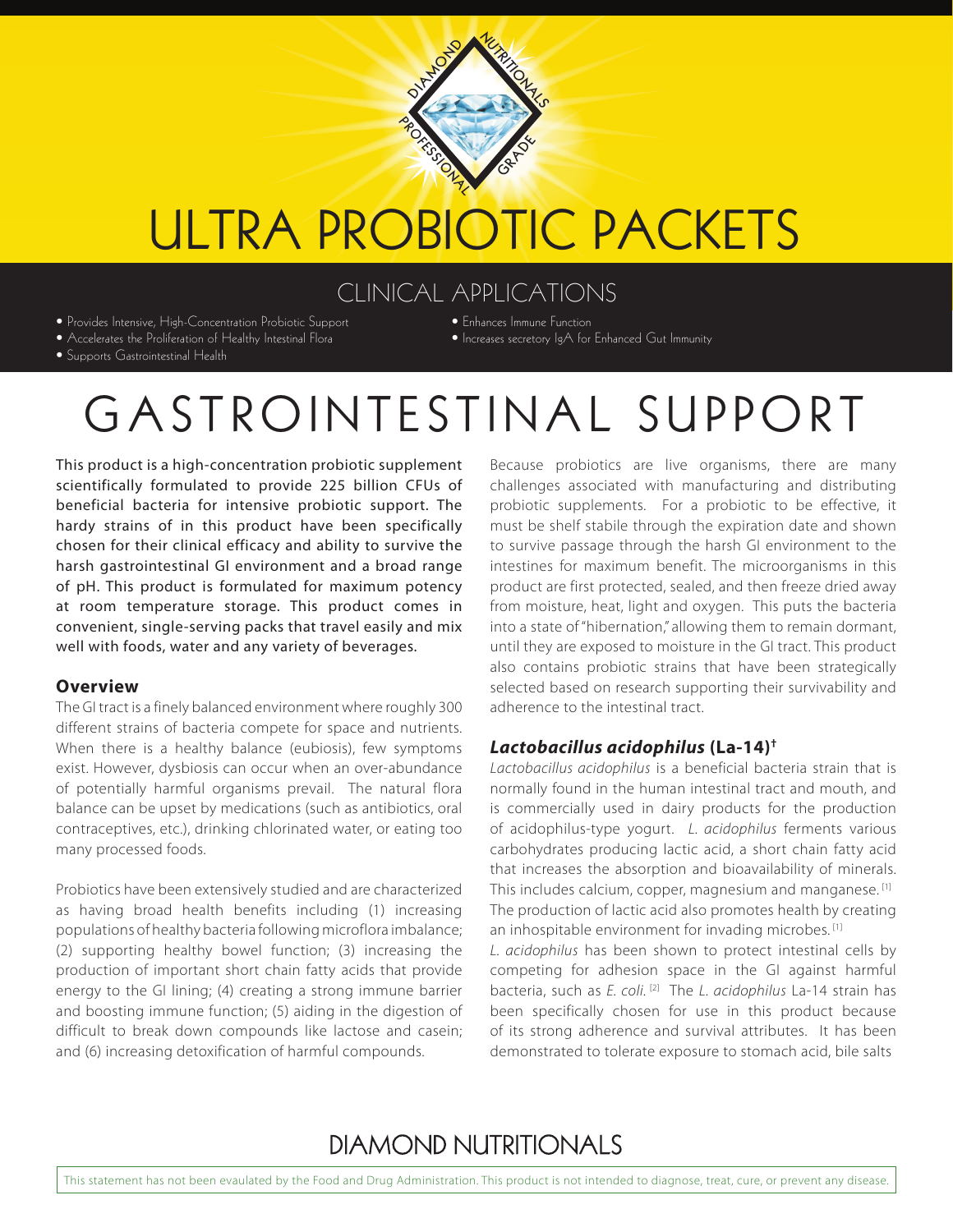and the ability to withstand antibiotics including Ciproflaxin, Polymyxin B and Tetracycline. [2]

#### *Lactobacillus plantarum* **(Lpc-115)†**

*Lactobacillus plantarum* is a beneficial bacteria commonly found in fermented foods including sauerkraut, pickles, brined olives and sourdough. *L. plantarum* has been found to compete against strains of *Clostridium difficile* and *Clostridium perfringens*, due to the production of bacteriocins (lethal proteins) that inhibit bacterial growth. [3] Studies have also demonstrated that *L. plantarum* helps boost the immune response by stimulating Th1-mediated immunity. [4]

#### *Bifidobacterium lactis* **(BI-04)†**

*Bifidobacteria lactis* is predominantly found in the colon. A double-blind, randomized placebo-controlled trial on subjects receiving *B. lactis* or placebo for 8 weeks found that *B. lactis* supported a balanced immune response in individuals hypersensitive to environmental allergens. [5] Studies examining immune development and dietary supplementation with *B. lactis* have shown that *B. lactis* supports GI health by reducing intestinal permeability. [6]

#### *Lactobacillus salivarus* **(Ls-33)†**

Among the lactobacillus species, *Lactobacillus salivarus,* has been shown to produce bacteriocins that inhibit the growth of *H. pylori.* [7] *L. salivarus* can withstand high concentrations of acids allowing *L. salivarus* to adhere and survive in the stomach and bind to gastric epithelial cells, while producing high amounts of pathogen-inhibiting lactic acid.<sup>[7]</sup>

#### *Lactobacillus casei* **(Lc-11)†**

The immune regulating properties of *Lactobacillus casei* have been reported in several studies. *L. casei* has been shown to regulate inflammatory pathways and reduce oxidative stress, indicating an antioxidant effect. [8] *L. casei* has also been shown to support immune function by increasing natural killer (NK) cell activity and support healthy inflammatory balance. [9]

#### *Bifidobacterium bifidum* **(Bb-02)†**

*Bifidiobacterium bifidum* is predominantly found in the colon. Bifidobacterium is a normal resident of healthy infant GI tracts and usually colonizes within 4 days of life. [10] *B. bifidum* has been shown to effectively compete with harmful bacteria such *E. coli, Staphyolococcus aureus* and *Camplylobacter jejuni* suggesting that *B. bifidum's* lactic acid and acetic acid production provides an antagonistic action against pathogens to help maintain microflora balance. [11]

#### **Directions**

Mix 1 packet into 8 oz of a cold beverage of your choice or as recommended by your health care professional.

#### **Does Not Contain**

Wheat, gluten, yeast, soy, corn, animal or dairy products, fish, shellfish, peanuts, tree nuts, egg, artificial colors, artificial sweeteners or preservatives.

#### **Cautions**

If you are pregnant or nursing, consult your physician before taking this product.

# Supplement Facts

Serving Size 1 Packet (3 Grams) Servings Per Container 15

| 1 packet contains             | <b>Amount Per</b><br>Serving  | % Daily<br>Value |
|-------------------------------|-------------------------------|------------------|
| <b>Proprietary Blend</b>      | 225 billion CFU <sup>++</sup> | $\star$          |
| Lactobacillus plantarum       |                               | $\star$          |
| Lactobacillus acidophilus     |                               | $\star$          |
| <b>Bifidobacterium lactis</b> |                               | $\star$          |
| Lactobacillus salivarius      |                               | $\star$          |
| Lactobacillus casei           |                               | $\star$          |
| Bifidobacterium bifidum       |                               | $\star$          |
| Daily Value not established   |                               |                  |

++Colony Forming Units

### **DIAMOND NUTRITIONALS**